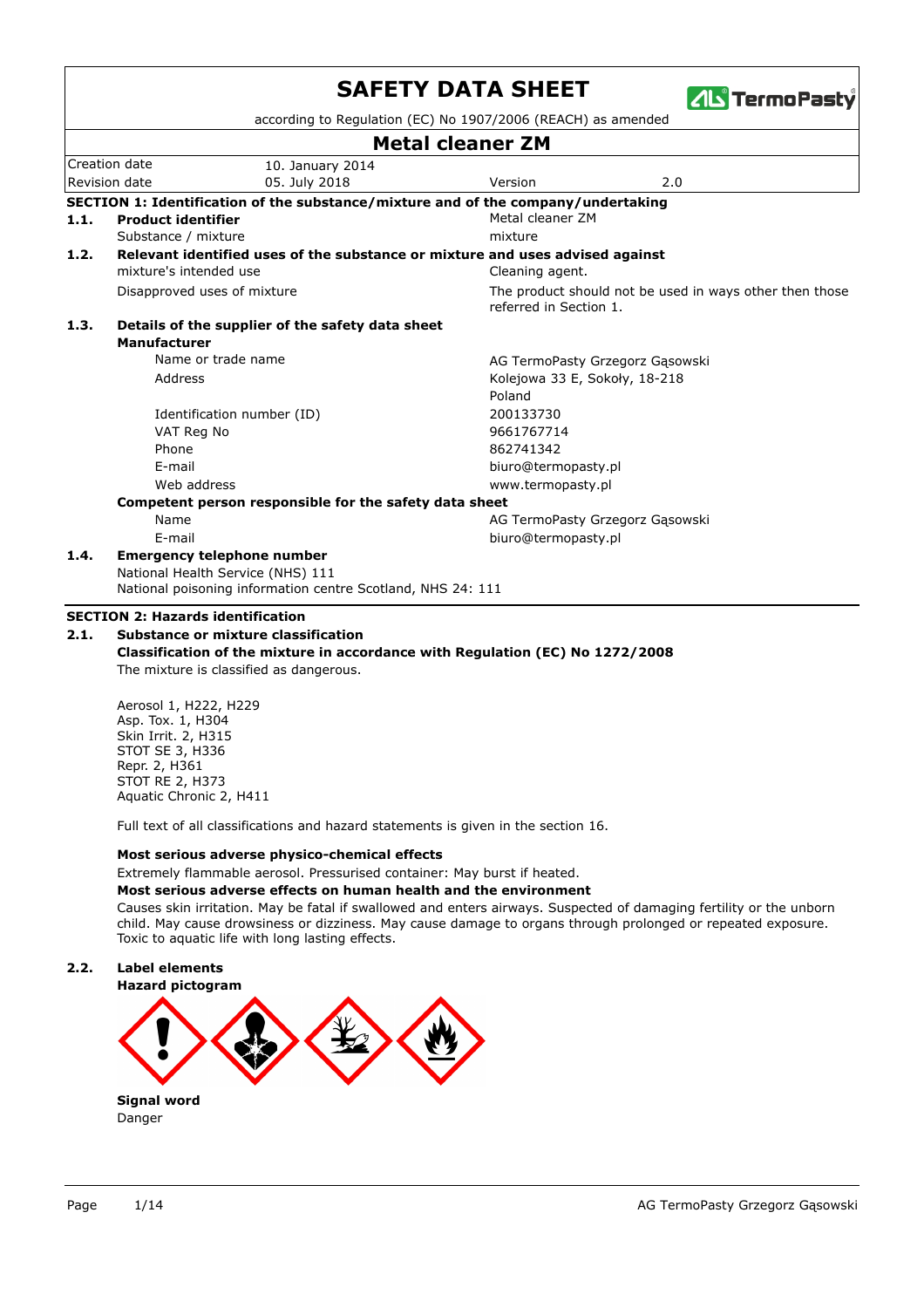

according to Regulation (EC) No 1907/2006 (REACH) as amended

# **Metal cleaner ZM**

| Creation date        | 10. January 2014 |         |     |  |
|----------------------|------------------|---------|-----|--|
| Revision date        | 05. July 2018    | Version | 2.0 |  |
| Hanavdaus sukskansse |                  |         |     |  |

### **Hazardous substances**

[A complex combination of hydrocarbons obtained by treating a petroleum fraction with hydrogen in the presence of a catalyst. It consists of hydrocarbons having carbon numbers predominantly in the range of C4 through C11 and boiling in the range of approximately minus 20°C to 190°C (-4°F to 374°F) .] C7-C-9, n-alkanes **Hazard statements** H222 Extremely flammable aerosol. H229 Pressurised container: May burst if heated. H304 May be fatal if swallowed and enters airways. H315 Causes skin irritation. H336 May cause drowsiness or dizziness. H361 Suspected of damaging fertility or the unborn child. H373 May cause damage to organs through prolonged or repeated exposure. H411 Toxic to aquatic life with long lasting effects. **Precautionary statements** P201 Obtain special instructions before use. Keep away from heat, hot surfaces, sparks, open flames and other ignition sources. No smoking. P210 P211 Do not spray on an open flame or other ignition source. P251 Do not pierce or burn, even after use. P273 Avoid release to the environment. P280 Wear protective gloves/protective clothing/eye protection/face protection. P301+P310 IF SWALLOWED: Immediately call a doctor. P308+P313 IF exposed or concerned: Get medical advice/attention. P314 Get medical advice/attention if you feel unwell. P331 Do NOT induce vomiting. P410+P412 Protect from sunlight. Do no expose to temperatures exceeding 50 °C/122 °F.

## **2.3. Other hazards**

Mixture does not contain any substance meet the criteria for PBT or vPvB in accordance with Annex XIII of Regulation (EC) No. 1907/2006 (REACH) as amended.

## **SECTION 3: Composition/information on ingredients**

#### **3.2. Mixtures**

#### **Chemical characterization**

Mixture of substances and additives specified below.

**Mixture contains these hazardous substances and substances with the highest permissible concentration in the working environment**

| Identification numbers                                  | Substance name                                                                                                                                                                                                                                                                                                                               | Content<br>in $%$<br>weight | Classification according to<br>Regulation (EC) No 1272/2008                                                                                      | Note.   |
|---------------------------------------------------------|----------------------------------------------------------------------------------------------------------------------------------------------------------------------------------------------------------------------------------------------------------------------------------------------------------------------------------------------|-----------------------------|--------------------------------------------------------------------------------------------------------------------------------------------------|---------|
| Index: 601-003-00-5<br>CAS: 74-98-6<br>EC: 200-827-9    | propane                                                                                                                                                                                                                                                                                                                                      | 26,25                       | Flam. Gas 1, H220                                                                                                                                | 3       |
| Index: 649-328-00-1<br>CAS: 64742-49-0<br>EC: 265-151-9 | [A complex combination of hydrocarbons]<br>obtained by treating a petroleum fraction<br>with hydrogen in the presence of a catalyst.<br>It consists of hydrocarbons having carbon<br>numbers predominantly in the range of C4<br>through C11 and boiling in the range of<br>approximately minus 20°C to 190°C (-4°F to<br>$374^{\circ}F$ ).] | $25$                        | Flam. Lig. 2, H225<br>Asp. Tox. 1, H304<br>Skin Irrit. 2, H315<br>STOT SE 3, H336<br>Repr. 2, H361<br>STOT RE 2, H373<br>Aquatic Chronic 2, H411 | 2, 4, 5 |
| EC: 920-750-0                                           | C7-C-9, n-alkanes                                                                                                                                                                                                                                                                                                                            | $25$                        | Flam. Lig. 2, H225<br>Asp. Tox. 1, H304<br>STOT SE 3, H336<br>Aquatic Chronic 2, H411                                                            |         |
| Index: 601-004-00-0<br>CAS: 106-97-8<br>EC: 203-448-7   | butane                                                                                                                                                                                                                                                                                                                                       | 24,94                       | Flam. Gas 1, H220                                                                                                                                | 1, 3, 4 |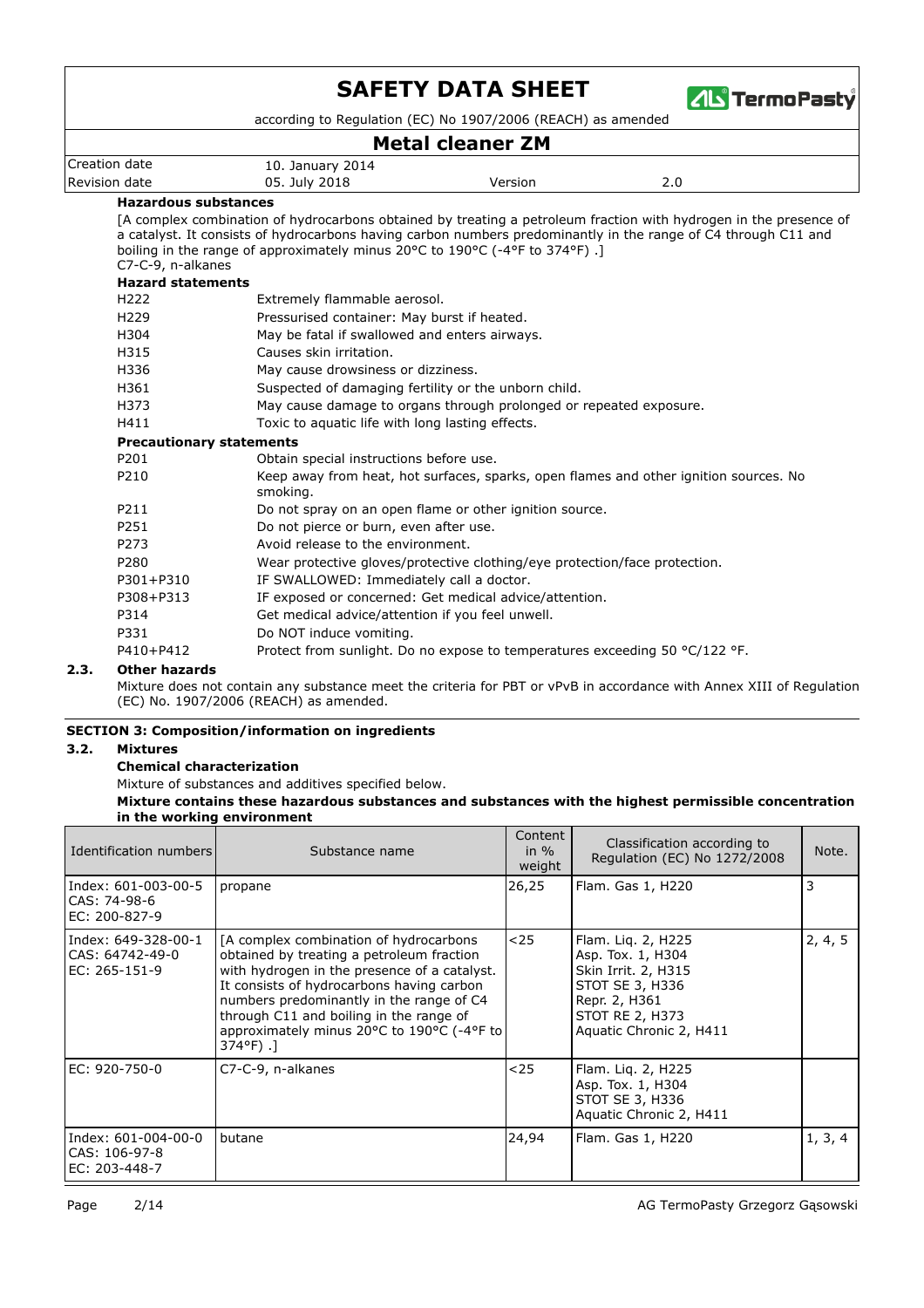

according to Regulation (EC) No 1907/2006 (REACH) as amended

## **Metal cleaner ZM**

| Creation date | 10. January 2014 |         |     |
|---------------|------------------|---------|-----|
| Revision date | 05. July 2018    | Version | z.u |

#### **Notes**

- Note C: Some organic substances may be marketed either in a specific isomeric form or as a mixture of several isomers. In this case the supplier must state on the label whether the substance is a specific isomer or a mixture of isomers. 1
- Note P: The classification as a carcinogen or mutagen need not apply if it can be shown that the substance contains less than 0,1 % w/w benzene (EINECS No 200-753-7). When the substance is not classified as a carcinogen at least the precautionary statements (P102-)P260-P262-P301 + P310-P331 (Table 3.1) or the S -phrases (2-)23-24-62 (Table 3.2) shall apply. This note applies only to certain complex oil-derived substances in Part 3.  $\overline{2}$
- When put on the market gases have to be classified as "Gases under pressure", in one of the groups compressed gas, liquefied gas, refrigerated liquefied gas or dissolved gas. The group depends on the physical state in which the gas is packaged and therefore has to be assigned case by case. The following codes are assigned: 3

Press. Gas (Comp.) Press. Gas (Liq.) Press. Gas (Ref. Liq.) Press. Gas (Diss.)

Aerosols shall not be classified as gases under pressure (See Annex I, Part 2, Section 2.3.2.1, Note 2).

- 4 The use of the substance is restricted by Annex XVII of REACH Regulation.
- 5 Fulfilled Note P

Full text of all classifications and hazard statements is given in the section 16.

#### **SECTION 4: First aid measures**

#### **4.1. Description of first aid measures**

If any health problems are manifested or if in doubt, inform a doctor and show him information from this safety data sheet.

#### **Inhalation**

Terminate the exposure immediately; move the affected person to fresh air. Take care of your own safety, do not let the affected person walk! Beware of the contaminated clothes. Depending on the situation, call the medical rescue service and ensure medical treatment considering the frequent need of further observation for at least 24 hours.

#### **Skin contact**

Remove contaminated clothes. Wash the affected area with plenty of water, lukewarm if possible.

#### **Eye contact**

Rinse eyes immediately with a flow of running water, open the eyelids (also using force if needed); remove contact lenses immediately if worn by the affected person. Rinsing should continue at least for 10 minutes. Provide medical treatment, specialized if possible.

#### **Ingestion**

DO NOT INDUCE VOMITING! If the affected person vomits, make sure to prevent inhalation of the vomit (as there is a danger of lung damage after inhalation of these liquids in the airways also in infinitesimal amount). Ensure medical treatment considering the frequent need of further observation for at least 24 hours. Bring an original container with the label and the Safety Data Sheet of the given substance as appropriate.

## **4.2. Most important symptoms and effects, both acute and delayed**

## **Inhalation**

Cough, headache. May cause drowsiness or dizziness.

## **Skin contact**

Causes skin irritation.

## **Eye contact**

**Ingestion** When intruding eyes, it can evoke irritation.

Irritation, nausea.

## Symptomatic treatment. **4.3. Indication of any immediate medical attention and special treatment needed**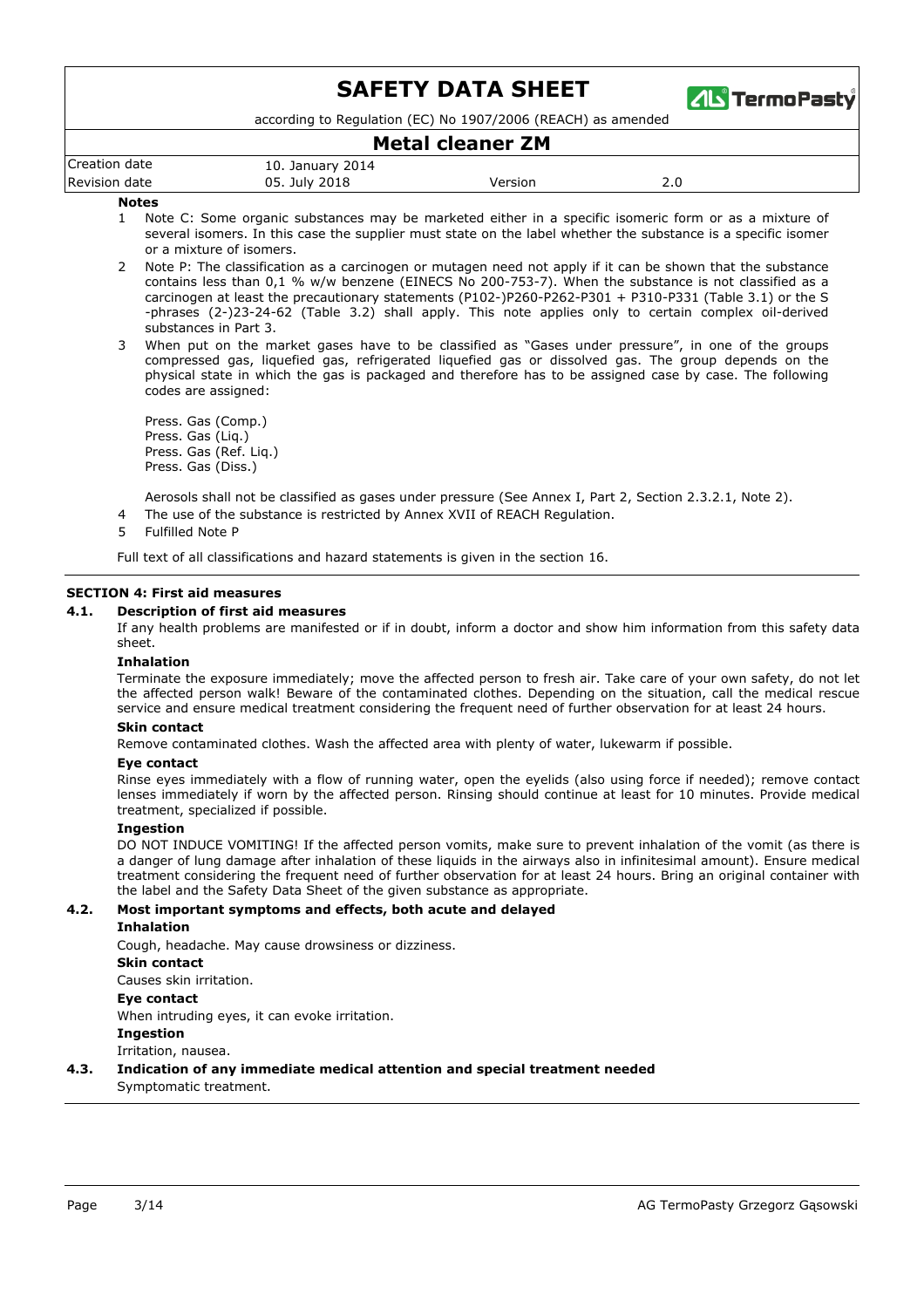

according to Regulation (EC) No 1907/2006 (REACH) as amended

# **Metal cleaner ZM**

| Creation date | 10. January 2014 |         |     |
|---------------|------------------|---------|-----|
| Revision date | 05. July 2018    | Version | 2.0 |

### **SECTION 5: Firefighting measures**

#### **5.1. Extinguishing media**

### **Suitable extinguishing media**

Alcohol-resistant foam, carbon dioxide, powder, water spray jet, water mist.

#### **Unsuitable extinguishing media**

Water - full jet.

#### **5.2. Special hazards arising from the substance or mixture**

In the event of fire, carbon monoxide, carbon dioxide and other toxic gases may arise. Inhalation of hazardous degradation (pyrolysis) products may cause serious health damage.

#### **5.3. Advice for firefighters**

Use a self-contained breathing apparatus and full-body protective clothing. Self-Contained Breathing Apparatus (SCBA) with a chemical protection suit only where personal (close) contact is likely. Closed containers with the product near the fire should be cooled with water. Do not allow run-off of contaminated fire extinguishing material to enter drains or surface and ground water.

### **SECTION 6: Accidental release measures**

#### **6.1. Personal precautions, protective equipment and emergency procedures**

Provide sufficient ventilation. Extremely flammable aerosol. Pressurised container: May burst if heated. Remove all ignition sources. Use personal protective equipment for work. Follow the instructions in the Sections 7 and 8. Do not inhale gases and vapours. Prevent contact with skin and eyes.

### **6.2. Environmental precautions**

Prevent contamination of the soil and entering surface or ground water. Do not allow to enter drains.

#### **6.3. Methods and material for containment and cleaning up**

Ventilate the room. In the event of leakage of the substantial amount of the product, inform fire brigade and other competent bodies. After removal of the product, wash the contaminated site with plenty of water.

### **6.4. Reference to other sections**

See the Section 7, 8 and 13.

#### **SECTION 7: Handling and storage**

#### **7.1. Precautions for safe handling**

Prevent formation of gases and vapours in flammable or explosive concentrations and concentrations exceeding the occupational exposure limits. The product should be used only in the areas where it is not in contact with open fire and other ignition sources. Use non-sparking tools. Use of antistatic clothes and footwear is recommended. Do not inhale gases and vapours. Prevent contact with skin and eyes. No smoking. Protect against direct sunlight. Do not pierce or burn, even after use. Obtain special instructions before use. Wash hands and exposed parts of the body thoroughly after handling. Do not handle until all safety precautions have been read and understood. Use only outdoors or in a well-ventilated area. Use personal protective equipment as per Section 8. Observe valid legal regulations on safety and health protection. Avoid release to the environment.

### **7.2. Conditions for safe storage, including any incompatibilities**

Store in tightly closed containers in cold, dry and well ventilated areas designated for this purpose. Store locked up. Protect from sunlight. Keep container tightly closed. Do not expose to temperatures exceeding 50 °C.

## **7.3. Specific end use(s)**

not available

### **SECTION 8: Exposure controls/personal protection**

#### **8.1. Control parameters**

The mixture contains substances for which occupational exposure limits are set.

| Substance name (component) | Type <sub>1</sub> | Time of<br>exposure | Value                          | Note | Source     |
|----------------------------|-------------------|---------------------|--------------------------------|------|------------|
|                            | WEL               | 8 hours             | 1450 mg/m <sup>3</sup>         |      |            |
| butane (CAS: 106-97-8)     | WEL               | 15 minutes          | $1810 \; \text{mg}/\text{m}^3$ |      | <b>GBR</b> |
|                            | WEL               | 8 hours             | $600$ ppm                      |      |            |
|                            | WEL               | 15 minutes          | 750 ppm                        |      |            |

#### **United Kingdom of Great Britain and Northern Ireland**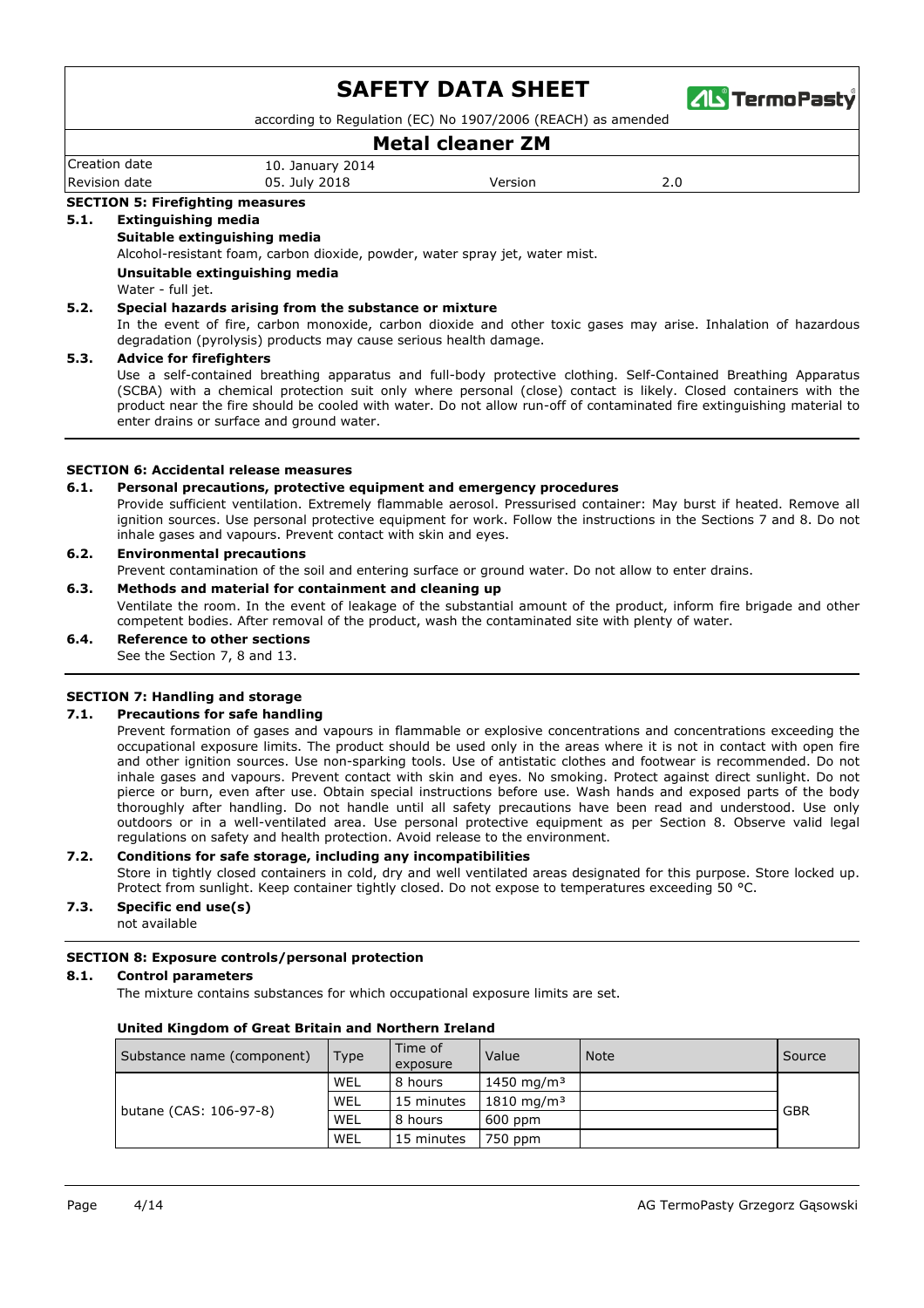

according to Regulation (EC) No 1907/2006 (REACH) as amended

## **Metal cleaner ZM**

|                      |                  | --------------------- |     |  |
|----------------------|------------------|-----------------------|-----|--|
| Creation date        | 10. January 2014 |                       |     |  |
| <b>Revision date</b> | 05. July 2018    | /ersion               | z.u |  |
| _ _ _ _ _            |                  |                       |     |  |

#### **DNEL**

[A complex combination of hydrocarbons obtained by treating a petroleum fraction with hydrogen in the presence of a catalyst. It consists of hydrocarbons having carbon numbers predominantly in the range of C4 through C11 and boiling in the range of approximately minus 20°C to 190°C (-4°F to 374°F) .]

| Workers / consumers | Route of<br>exposure | Value               | Effect                | Determining method |
|---------------------|----------------------|---------------------|-----------------------|--------------------|
| Workers             | Dermal               | 13<br>mg/kg/24hour  | Local chronic effects |                    |
| Workers             | Inhalation           | 93 mg/m $3$         | Local chronic effects |                    |
| Consumers           | Dermal               | mg/kg/24hour        | Local chronic effects |                    |
| Consumers           | Inhalation           | $20 \text{ mg/m}^3$ | Local chronic effects |                    |
| Consumers           | Oral                 | -6<br>mg/kg/24hour  | Local chronic effects |                    |
| C7-C-9, n-alkanes   |                      |                     |                       |                    |

| Workers / consumers | Route of<br>exposure | Value                   | Effect                   | Determining method |
|---------------------|----------------------|-------------------------|--------------------------|--------------------|
| Workers             | Dermal               | 773 mg/kg<br>bw/day     | Systemic chronic effects |                    |
| Workers             | Inhalation           | 2035 mg/m <sup>3</sup>  | Systemic chronic effects |                    |
| Consumers           | Dermal               | 699 mg/kg<br>bw/day     | Systemic chronic effects |                    |
| Consumers           | Inhalation           | $608 \,\mathrm{mg/m^3}$ | Systemic chronic effects |                    |
| Consumers           | Oral                 | 699 mg/kg<br>bw/day     | Systemic chronic effects |                    |

## **8.2. Exposure controls**

Follow the usual measures intended for health protection at work and especially for good ventilation. This can be achieved only by local suction or efficient general ventilation. If exposure limits cannot be observed in this mode, suitable protection of airways must be used. Do not eat, drink and smoke during work. Wash your hands thoroughly with water and soap after work and before breaks for a meal and rest.

#### **Eye/face protection**

#### Protective goggles.

#### **Skin protection**

Hand protection: Protective gloves resistant to the product. When choosing appropriate thickness, material and permeability of the gloves, observe recommendations of their particular manufacturer. Observe other recommendations of the manufacturer. Other protection: protective workwear. Contaminated skin should be washed thoroughly.

## **Respiratory protection**

#### Respirator.

## **Thermal hazard**

Not available.

#### **Environmental exposure controls**

Observe usual measures for protection of the environment, see Section 6.2. Collect spillage.

#### **SECTION 9: Physical and chemical properties**

|  | 9.1. | Information on basic physical and chemical properties |  |  |  |
|--|------|-------------------------------------------------------|--|--|--|
|--|------|-------------------------------------------------------|--|--|--|

| spray              |
|--------------------|
| gas at 20°C        |
| data not available |
| data not available |
| data not available |
| data not available |
| data not available |
| data not available |
| data not available |
| non-applicable     |
|                    |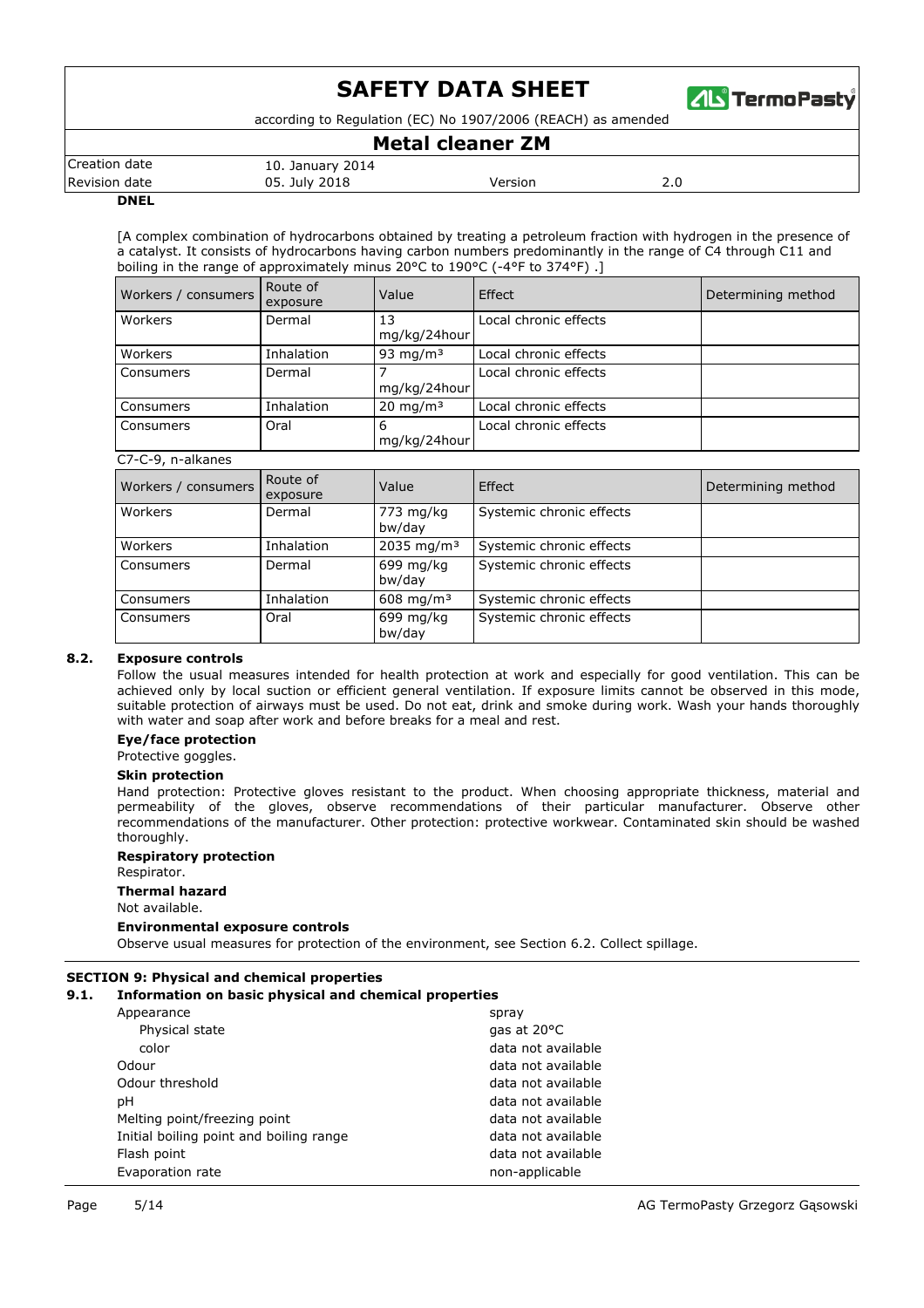

according to Regulation (EC) No 1907/2006 (REACH) as amended

## **Metal cleaner ZM**

|      | Creation date                                                                                                                                 | 10. January 2014                             |                              |     |  |
|------|-----------------------------------------------------------------------------------------------------------------------------------------------|----------------------------------------------|------------------------------|-----|--|
|      | <b>Revision date</b>                                                                                                                          | 05. July 2018                                | Version                      | 2.0 |  |
|      | Flammability (solid, gas)                                                                                                                     |                                              | Extremely flammable aerosol. |     |  |
|      |                                                                                                                                               | Upper/lower flammability or explosive limits |                              |     |  |
|      | flammability limits                                                                                                                           |                                              | data not available           |     |  |
|      | explosive limits                                                                                                                              |                                              | data not available           |     |  |
|      | Vapour pressure                                                                                                                               |                                              | data not available           |     |  |
|      | Vapour density                                                                                                                                |                                              | data not available           |     |  |
|      | Relative density                                                                                                                              |                                              | data not available           |     |  |
|      | Solubility(ies)                                                                                                                               |                                              |                              |     |  |
|      | solubility in water<br>solubility in fats<br>Partition coefficient: n-octanol/water<br>Auto-ignition temperature<br>Decomposition temperature |                                              | not available                |     |  |
|      |                                                                                                                                               |                                              | not available                |     |  |
|      |                                                                                                                                               |                                              | data not available           |     |  |
|      |                                                                                                                                               |                                              | data not available           |     |  |
|      |                                                                                                                                               |                                              | data not available           |     |  |
|      | Viscosity                                                                                                                                     |                                              | data not available           |     |  |
|      | Explosive properties                                                                                                                          |                                              | data not available           |     |  |
|      | Oxidising properties                                                                                                                          |                                              | data not available           |     |  |
| 9.2. | <b>Other information</b>                                                                                                                      |                                              |                              |     |  |
|      | Density                                                                                                                                       |                                              | 0.7 $q/cm^3$                 |     |  |
|      | ignition temperature                                                                                                                          |                                              | data not available           |     |  |

- **10.1. Reactivity**
	- not available
- **10.2. Chemical stability**

The product is stable under normal conditions.

- **10.3. Possibility of hazardous reactions**
- Unknown.
- **10.4. Conditions to avoid**

The product is stable and no degradation occurs under normal use. Protect against flames, sparks, overheating and against frost. Pressurised container: May burst if heated.

# **10.5. Incompatible materials**

Protect against strong acids, bases and oxidizing agents.

## **10.6. Hazardous decomposition products**

Not developed under normal uses. Dangerous outcomes such as carbon monoxide and carbon dioxide are formed at high temperature and in fire.

#### **SECTION 11: Toxicological information**

## **11.1. Information on toxicological effects**

No toxicological data is available for the mixture.

## **Acute toxicity**

Based on available data the classification criteria are not met.

[A complex combination of hydrocarbons obtained by treating a petroleum fraction with hydrogen in the presence of a catalyst. It consists of hydrocarbons having carbon numbers predominantly in the range of C4 through C11 and boiling in the range of approximately minus 20°C to 190°C (-4°F to 374°F) .]

| Route of exposure | Parameter        | Value                        | Time of<br>exposure | Species | Sex |
|-------------------|------------------|------------------------------|---------------------|---------|-----|
| Oral              | LD50             | >16750 mg/kg                 |                     | Rat     |     |
| Inhalation        | LC <sub>50</sub> | $>$ 259354 mg/m <sup>3</sup> | . 4 hour            | Rat     |     |
| Skin              | ∟D50             | >3350 mg/kg                  |                     | Rabbit  |     |

### C7-C-9, n-alkanes

| Route of exposure | Parameter | Value       | Time of<br>exposure | <b>Species</b> | Sex |
|-------------------|-----------|-------------|---------------------|----------------|-----|
| Ora <sub>i</sub>  | ∟D50      | >5840 mg/kg |                     | l Rat          |     |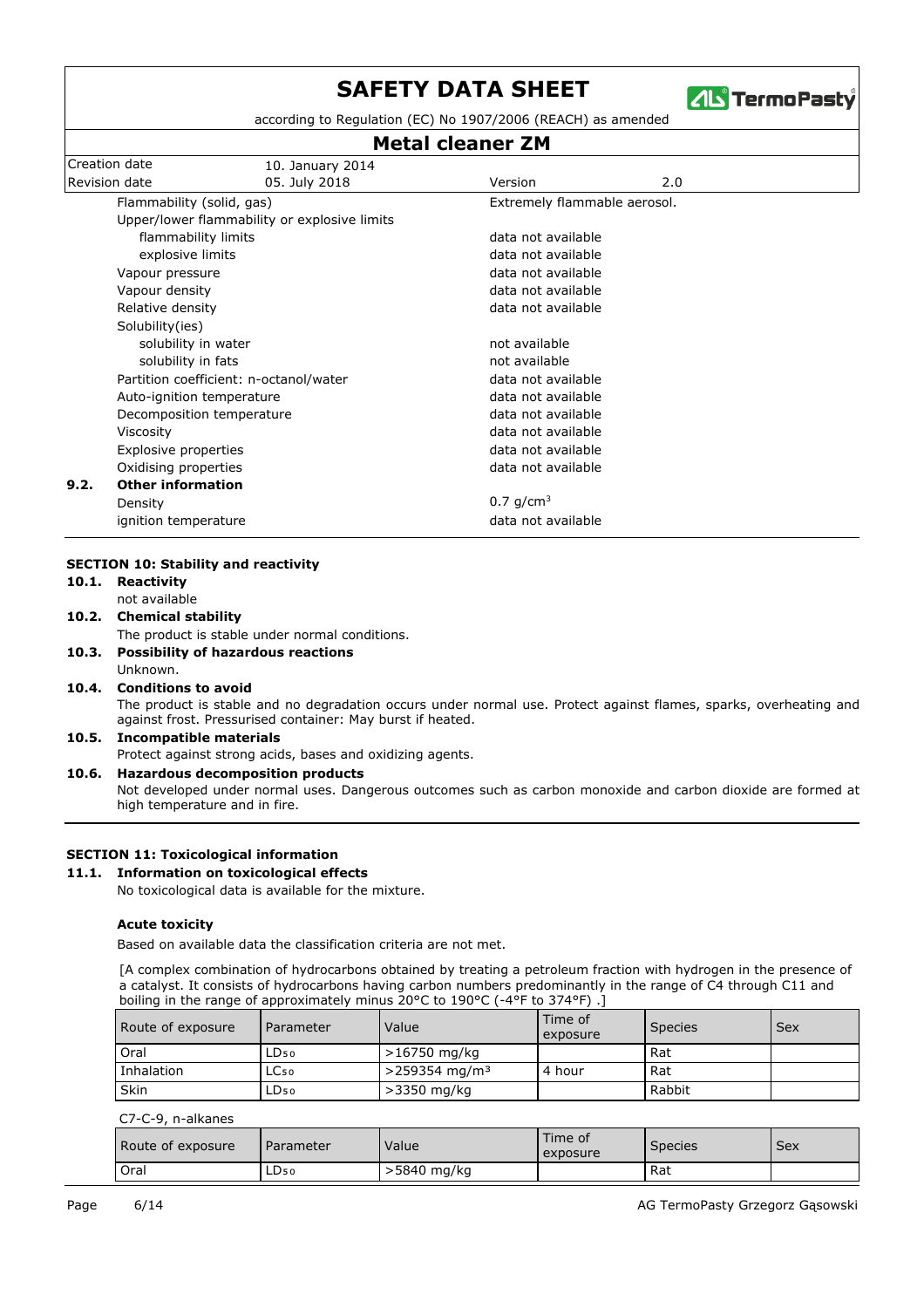

according to Regulation (EC) No 1907/2006 (REACH) as amended

## **Metal cleaner ZM**

| Creation date | 10. January 2014 |         |  |
|---------------|------------------|---------|--|
| Revision date | 05. July 2018    | Version |  |
|               |                  |         |  |

C7-C-9, n-alkanes

| Route of exposure          | Parameter        | Value        | Time of<br>exposure | <b>Species</b> | Sex |
|----------------------------|------------------|--------------|---------------------|----------------|-----|
| Skin                       | LD <sub>50</sub> | >2920 mg/kg  |                     | Rat            |     |
| Inhalation                 | LC <sub>50</sub> | $>23.3$ mg/l |                     | Rat            |     |
| Oral                       | <b>ATE</b>       | >2000 mg/kg  |                     |                |     |
| Skin                       | <b>ATE</b>       | >2000 mg/kg  |                     |                |     |
| Inhalation (dust/mist) ATE |                  | $>5$ mg/l    | 4 hour              |                |     |

#### **Skin corrosion/irritation**

Causes skin irritation.

[A complex combination of hydrocarbons obtained by treating a petroleum fraction with hydrogen in the presence of a catalyst. It consists of hydrocarbons having carbon numbers predominantly in the range of C4 through C11 and boiling in the range of approximately minus 20°C to 190°C (-4°F to 374°F) .]

| Route of exposure | Result     | Time of exposure | <b>Species</b> |
|-------------------|------------|------------------|----------------|
|                   | Irritating |                  |                |

### C7-C-9, n-alkanes

| Route of exposure | Result                                         | Time of exposure | <b>Species</b> |
|-------------------|------------------------------------------------|------------------|----------------|
|                   | Irritating, Drying and<br>cracking of the skin |                  |                |

#### **Serious eye damage/irritation**

Based on available data the classification criteria are not met.

#### C7-C-9, n-alkanes

| Route of exposure | Result              | Time of exposure | <b>Species</b> |
|-------------------|---------------------|------------------|----------------|
|                   | Slightly irritating |                  |                |

#### **Respiratory or skin sensitisation**

Based on available data the classification criteria are not met.

### **Germ cell mutagenicity**

Based on available data the classification criteria are not met.

#### **Carcinogenicity**

Based on available data the classification criteria are not met.

#### **Reproductive toxicity**

Suspected of damaging fertility or the unborn child.

[A complex combination of hydrocarbons obtained by treating a petroleum fraction with hydrogen in the presence of a catalyst. It consists of hydrocarbons having carbon numbers predominantly in the range of C4 through C11 and boiling in the range of approximately minus 20°C to 190°C (-4°F to 374°F) .]

| Parameter | Value | <b>Result</b>             | <b>Species</b> | <b>Sex</b> |
|-----------|-------|---------------------------|----------------|------------|
|           |       | Toxic for<br>reproduction |                |            |

C7-C-9, n-alkanes

| l Parameter | Value | l Result                  | Species | Sex |
|-------------|-------|---------------------------|---------|-----|
|             |       | Toxic for<br>reproduction |         |     |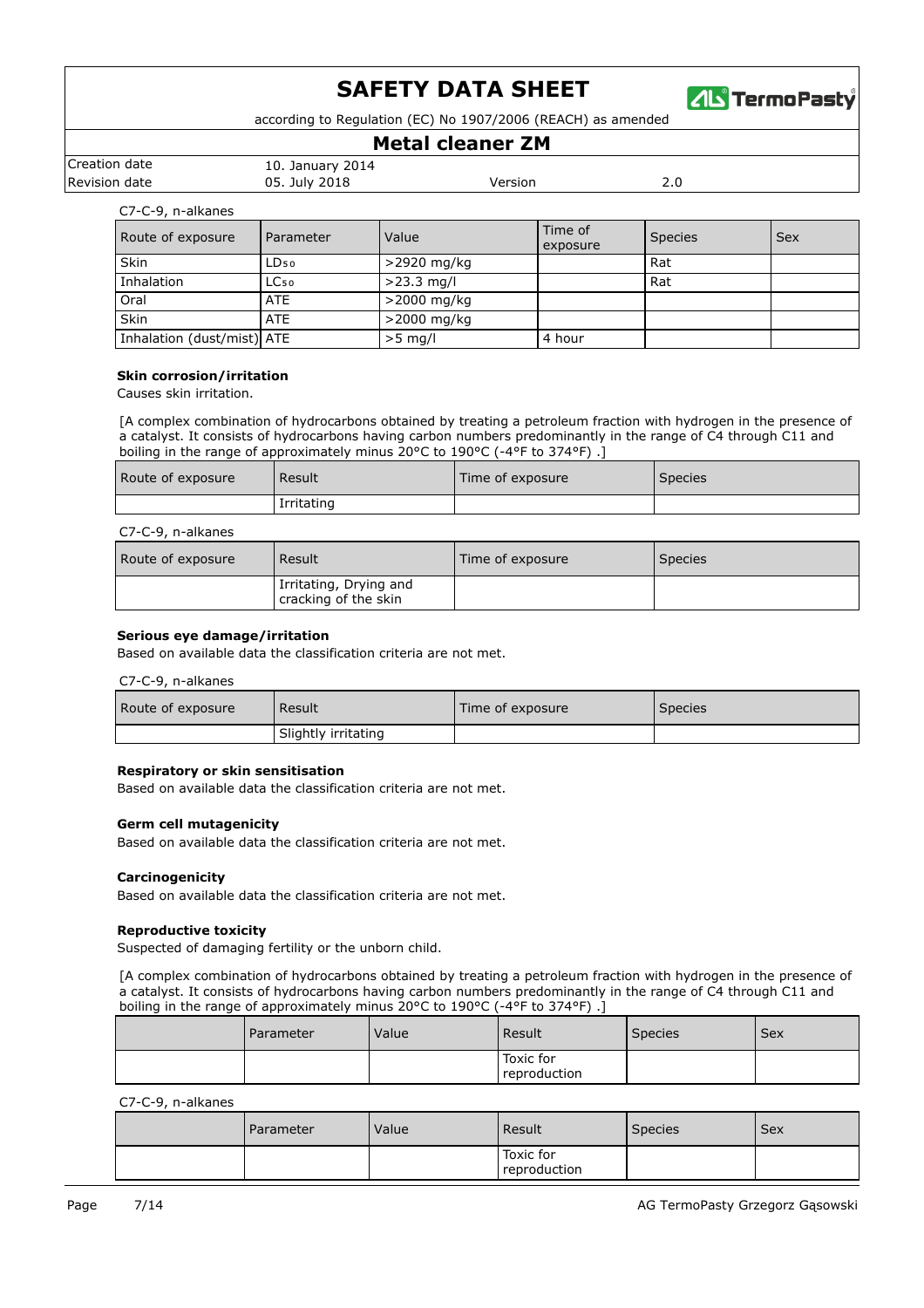

according to Regulation (EC) No 1907/2006 (REACH) as amended

## **Metal cleaner ZM**

| Creation date | 10. January 2014 |         |     |
|---------------|------------------|---------|-----|
| Revision date | 05. July 2018    | Version | ۷.c |

#### **Toxicity for specific target organ - single exposure**

May cause drowsiness or dizziness.

[A complex combination of hydrocarbons obtained by treating a petroleum fraction with hydrogen in the presence of a catalyst. It consists of hydrocarbons having carbon numbers predominantly in the range of C4 through C11 and boiling in the range of approximately minus 20°C to 190°C (-4°F to 374°F) .]

| Route of exposure   Parameter | Value | Result                                                  | Species <sup>®</sup> | <b>Sex</b> |
|-------------------------------|-------|---------------------------------------------------------|----------------------|------------|
|                               |       | Slightly irritating,<br>Drowsiness,<br><b>Dizziness</b> |                      |            |

#### **Toxicity for specific target organ - repeated exposure**

May cause damage to organs through prolonged or repeated exposure.

[A complex combination of hydrocarbons obtained by treating a petroleum fraction with hydrogen in the presence of a catalyst. It consists of hydrocarbons having carbon numbers predominantly in the range of C4 through C11 and boiling in the range of approximately minus 20°C to 190°C (-4°F to 374°F) .]

| Route of exposure   Parameter | Value | <b>Result</b>                                             | <b>Species</b> | Sex |
|-------------------------------|-------|-----------------------------------------------------------|----------------|-----|
|                               |       | Neurotoxic effects,<br>Drying and<br>cracking of the skin |                |     |

#### **Aspiration hazard**

May be fatal if swallowed and enters airways. Inhalation of solvent vapors above values exceeding exposure limits for working environment may result in acute inhalation poisoning, depending on the level of concentration and exposure time.

#### **SECTION 12: Ecological information**

#### **12.1. Toxicity**

### **Acute toxicity**

Toxic to aquatic life with long lasting effects.

[A complex combination of hydrocarbons obtained by treating a petroleum fraction with hydrogen in the presence of a catalyst. It consists of hydrocarbons having carbon numbers predominantly in the range of C4 through C11 and boiling in the range of approximately minus 20°C to 190°C (-4°F to 374°F).

| Parameter        | Value      | Time of exposure | <b>Species</b>                                | Environment |
|------------------|------------|------------------|-----------------------------------------------|-------------|
| EC <sub>50</sub> | 23.35 mg/l | 48 hour          | Invertebrates (Daphnia<br>magna)              |             |
| <b>NOEL</b>      | 5.224 mg/l | 21 day           | Invertebrates (Daphnia<br>magna)              |             |
| EC <sub>50</sub> | 9.902 mg/l | 72 hour          | Algae<br>(Pseudokirchneriella<br>subcapitata) |             |
| LC <sub>50</sub> | 13.37 mg/l | 96 hour          | Fishes (Oncorhynchus<br>mykiss)               |             |
| <b>NOEL</b>      | 2.992 mg/l | 28 day           | Fishes (Oncorhynchus<br>mykiss)               |             |

#### C7-C-9, n-alkanes

| Parameter        | Value  | Time of exposure | <b>Species</b>                  | Environment |
|------------------|--------|------------------|---------------------------------|-------------|
| LD <sub>50</sub> | mg/l د | 96 hour          | Fishes (Oncorhynchus<br>mykiss) |             |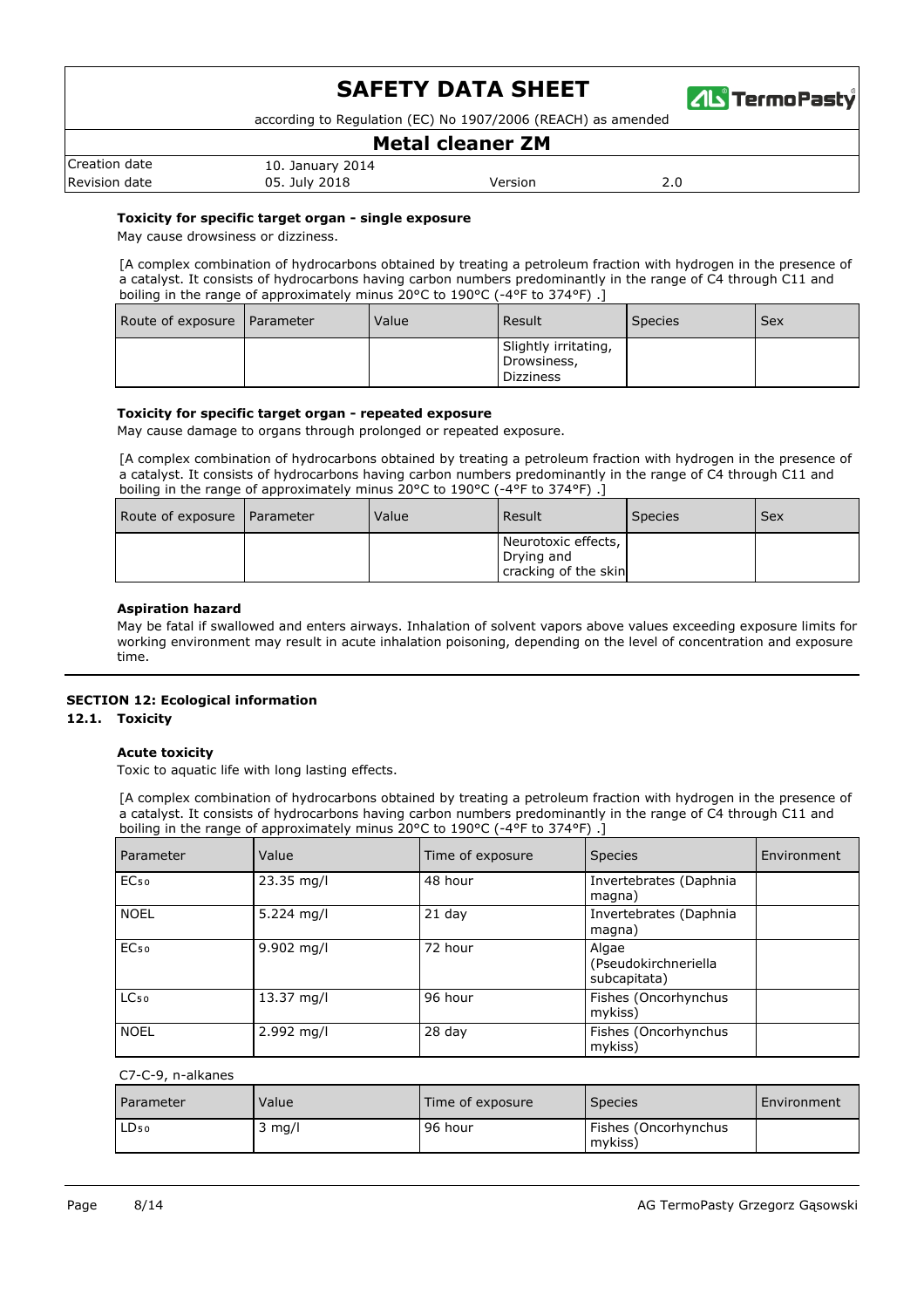

according to Regulation (EC) No 1907/2006 (REACH) as amended

## **Metal cleaner ZM**

| Creation date | 2014<br>10. January 1 |        |           |
|---------------|-----------------------|--------|-----------|
| Revision date | 05. July 2018         | ersion | z.u<br>__ |
|               |                       |        |           |

## C7-C-9, n-alkanes

| Parameter        | Value      | Time of exposure | <b>Species</b>                                | Environment |
|------------------|------------|------------------|-----------------------------------------------|-------------|
| EC <sub>50</sub> | $4.5$ mg/l | 48 hour          | Aquatic invertebrates<br>(Daphnia magna)      |             |
| EL <sub>50</sub> | $10$ mg/l  | 72 hour          | Algae<br>(Pseudokirchneriella<br>subcapitata) |             |

### **Chronic toxicity**

| <b>Parameter</b> | Value        | Time of exposure | <b>Species</b>                           | Environment |
|------------------|--------------|------------------|------------------------------------------|-------------|
| <b>NOEL</b>      | $0.574$ mg/l | $28$ day         | Fishes (Oncorhynchus<br>mvkiss)          |             |
| <b>NOEC</b>      | $0.17$ mg/l  | 21 hour          | Aquatic invertebrates<br>(Daphnia magna) |             |

## **12.2. Persistence and degradability**

### **Biodegradability**

[A complex combination of hydrocarbons obtained by treating a petroleum fraction with hydrogen in the presence of a catalyst. It consists of hydrocarbons having carbon numbers predominantly in the range of C4 through C11 and boiling in the range of approximately minus 20°C to 190°C (-4°F to 374°F) .]

| . Parameter | Value      | Time of exposure | Environment | Result               |
|-------------|------------|------------------|-------------|----------------------|
|             | $\%$<br>81 | . dav            |             | Easily biodegradable |

C7-C-9, n-alkanes

| Parameter | Value   | Time of exposure | <b>Environment</b> | Result        |
|-----------|---------|------------------|--------------------|---------------|
|           | $>74$ % | $28$ dav         |                    | Biodegradable |

Not available.

## **12.3. Bioaccumulative potential**

Not available.

## **12.4. Mobility in soil**

#### Not available.

## **12.5. Results of PBT and vPvB assessment**

Product does not contain any substance meeting the criteria for PBT or vPvB in accordance with the Annex XIII of Regulation (EC) No 1907/2006 (REACH) as amended.

## **12.6. Other adverse effects**

Not available.

## **SECTION 13: Disposal considerations**

## **13.1. Waste treatment methods**

Hazard of environmental contamination; dispose of the waste in accordance with the local and/or national regulations. Proceed in accordance with valid regulations on waste disposal. Any unused product and contaminated packaging should be put in labelled containers for waste collection and submitted for disposal to a person authorised for waste removal (a specialized company) that is entitled for such activity. Do not empty unused product in drainage systems. The product must not be disposed of with municipal waste. Empty containers may be used at waste incinerators to produce energy or deposited in a dump with appropriate classification. Perfectly cleaned containers can be submitted for recycling.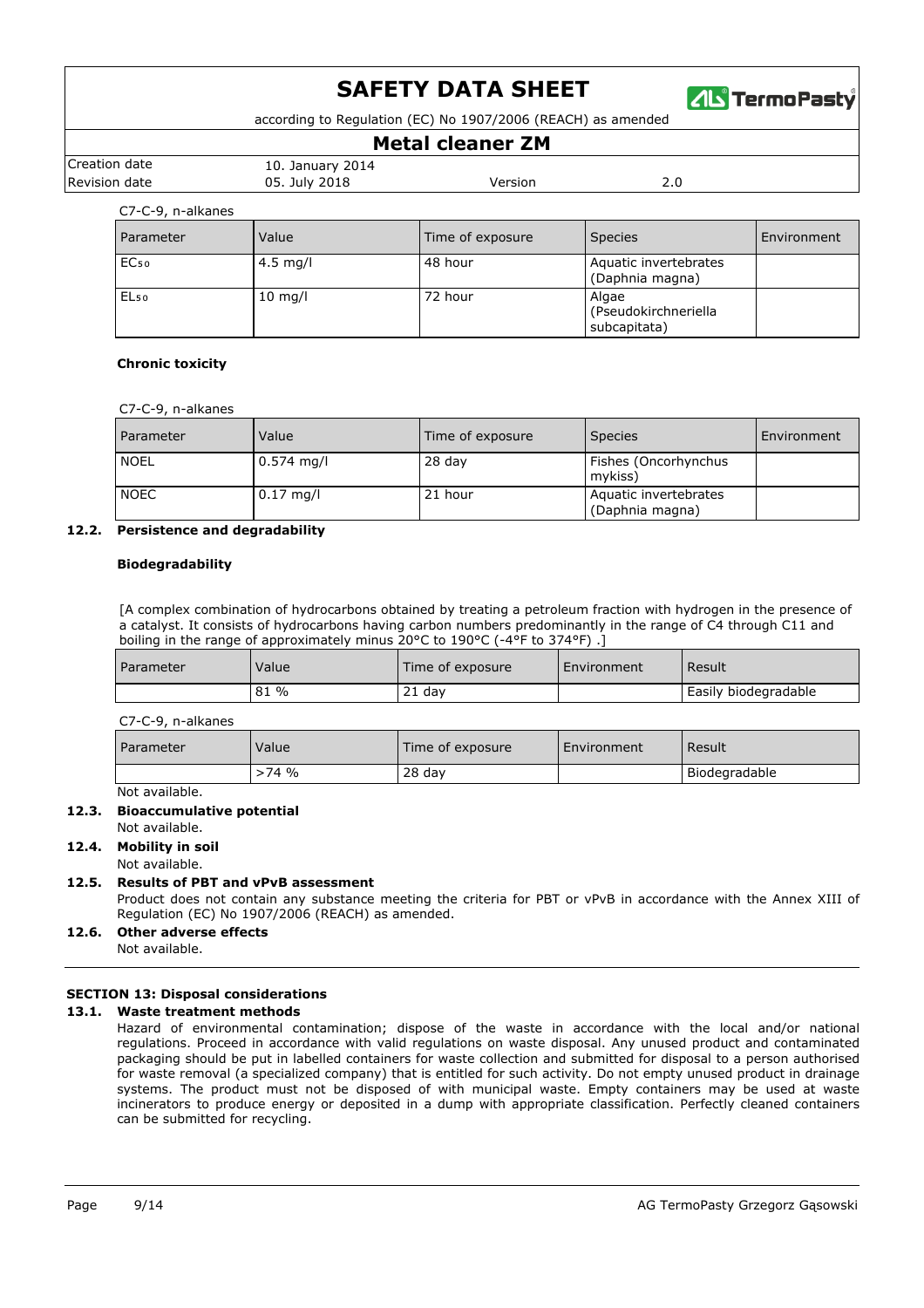|               |                                                                                                         | <b>SAFETY DATA SHEET</b><br><b>ZIL</b> TermoPasty                                                                                                                                                                                    |
|---------------|---------------------------------------------------------------------------------------------------------|--------------------------------------------------------------------------------------------------------------------------------------------------------------------------------------------------------------------------------------|
|               |                                                                                                         | according to Regulation (EC) No 1907/2006 (REACH) as amended                                                                                                                                                                         |
| Creation date |                                                                                                         | <b>Metal cleaner ZM</b>                                                                                                                                                                                                              |
| Revision date | 10. January 2014<br>05. July 2018                                                                       | 2.0<br>Version                                                                                                                                                                                                                       |
|               | <b>Legislation of waste</b>                                                                             |                                                                                                                                                                                                                                      |
|               | wastes, as amended.                                                                                     | Council Directive 75/442/EEC on waste, as amended. Decree No. 383/2001 Coll., on details regarding waste handling<br>as amended. Decree No. 93/2016 Coll., (waste catalogue) as amended. Decision 2000/532/EC establishing a list of |
|               | Waste type code                                                                                         |                                                                                                                                                                                                                                      |
|               | 16 05 04                                                                                                | gases in pressure containers (including halons) containing dangerous substances                                                                                                                                                      |
|               | Packaging waste type code                                                                               |                                                                                                                                                                                                                                      |
|               | 15 01 11<br>empty pressure containers                                                                   | metallic packaging containing a dangerous solid porous matrix (for example asbestos), including                                                                                                                                      |
|               | <b>SECTION 14: Transport information</b><br>14.1. UN number                                             |                                                                                                                                                                                                                                      |
|               | <b>UN 1950</b>                                                                                          |                                                                                                                                                                                                                                      |
|               | 14.2. UN proper shipping name<br><b>AEROSOLS</b>                                                        |                                                                                                                                                                                                                                      |
| 14.3.         | Transport hazard class(es)                                                                              |                                                                                                                                                                                                                                      |
|               | Gases<br>2                                                                                              |                                                                                                                                                                                                                                      |
| 14.4.         | <b>Packing group</b><br>not available                                                                   |                                                                                                                                                                                                                                      |
| 14.5.         | <b>Environmental hazards</b>                                                                            |                                                                                                                                                                                                                                      |
|               | not available                                                                                           |                                                                                                                                                                                                                                      |
| 14.6.         | <b>Special precautions for user</b>                                                                     |                                                                                                                                                                                                                                      |
| 14.7.         | Reference in the Sections 4 to 8.<br>Transport in bulk according to Annex II of Marpol and the IBC Code |                                                                                                                                                                                                                                      |
|               | not available                                                                                           |                                                                                                                                                                                                                                      |
|               | <b>Additional information</b>                                                                           |                                                                                                                                                                                                                                      |
|               | Hazard identification No.                                                                               | (Kemler Code)                                                                                                                                                                                                                        |
|               | UN number                                                                                               | 1950                                                                                                                                                                                                                                 |
|               | Classification code                                                                                     | 5F                                                                                                                                                                                                                                   |
|               | Safety signs                                                                                            | 2.1+hazardous for the environment                                                                                                                                                                                                    |
|               |                                                                                                         |                                                                                                                                                                                                                                      |
|               | Air transport - ICAO/IATA                                                                               |                                                                                                                                                                                                                                      |
|               | Packaging instructions passenger                                                                        | 203                                                                                                                                                                                                                                  |
|               | Cargo packaging instructions                                                                            | 203                                                                                                                                                                                                                                  |
|               | <b>Marine transport - IMDG</b><br>EmS (emergency plan)                                                  | $F-D, S-U$                                                                                                                                                                                                                           |
|               | MFAG                                                                                                    | 620                                                                                                                                                                                                                                  |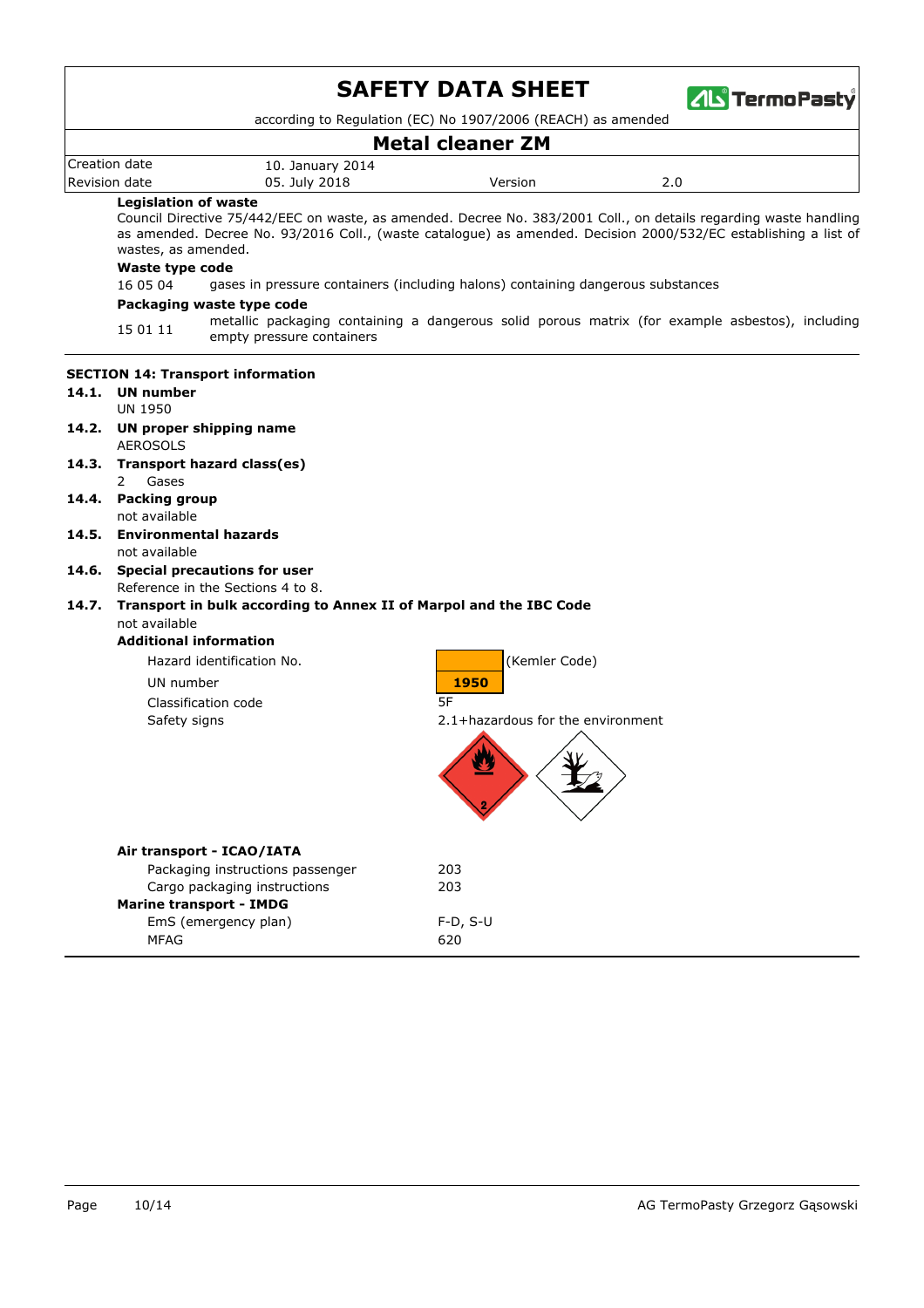

according to Regulation (EC) No 1907/2006 (REACH) as amended

## **Metal cleaner ZM**

|               |                  | .       |     |
|---------------|------------------|---------|-----|
| Creation date | 10. January 2014 |         |     |
| Revision date | 05. July 2018    | Version | 2.0 |

### **SECTION 15: Regulatory information**

**15.1. Safety, health and environmental regulations/legislation specific for the substance or mixture**

Regulation (EC) No. 1907/2006 of the European Parliament and of the Council of 18th December 2006 concerning the Registration, Evaluation, Authorisation and Restriction of Chemicals (REACH), establishing the European Chemicals Agency, amending Directive 1999/45/EC and repealing Council Regulation (EEC) No. 793/93 and Commission Regulation (EC) No. 1488/94 as well as Council Directive 76/769/EEC and Commission Directives 91/155/EEC, 93/67/EEC, 93/105/EC and 2000/21/EC, as amended. Regulation (EC) No. 1272/2008 of the European Parliament and of the Council of 16th December 2008 on classification, labelling and packaging of substances and mixtures, amending and repealing Directives 67/548/EEC and 1999/45/EC, and amending Regulation (EC) No. 1907/2006, as amended. The Act No. 350/2011 Coll., on Chemical Substances and Chemical Preparations as amended (the Chemical Act). Decree No. 80/2014 Coll., amending the Decree No. 194/2001 Coll., laying down technical requirements for aerosol sprays as amended. Decree No. 432/2003 Coll., laying down conditions for assigning categories to individual jobs, limit values of indices from biological exposure tests, conditions for the sampling of biological materials for biological exposure and the particulars of the reports on work with asbestos and biological agents as amended.

#### **Restrictions pursuant to Annex XVII of Regulation (EC) No. 1907/2006 (REACH), as amended**

[A complex combination of hydrocarbons obtained by treating a petroleum fraction with hydrogen in the presence of a catalyst. It consists of hydrocarbons having carbon numbers predominantly in the range of C4 through C11 and boiling in the range of approximately minus 20°C to 190°C (-4°F to 374°F) .], butane

| Restriction | Conditions of restriction                                                                                                                                                                                     |
|-------------|---------------------------------------------------------------------------------------------------------------------------------------------------------------------------------------------------------------|
| 28          | Without prejudice to the other parts of this Annex the following shall apply to entries 28 to 30:                                                                                                             |
|             | 1. Shall not be placed on the market, or used,                                                                                                                                                                |
|             | $-$ as substances,                                                                                                                                                                                            |
|             | - as constituents of other substances, or,                                                                                                                                                                    |
|             | - in mixtures, for supply to the general public when the individual concentration in the substance or<br>mixture is equal to or greater than:                                                                 |
|             | - either the relevant specific concentration limit specified in Part 3 of Annex VI to Regulation (EC) No                                                                                                      |
|             | 1272/2008, or,                                                                                                                                                                                                |
|             | - the relevant concentration specified in Directive 1999/45/EC where no specific concentration limit                                                                                                          |
|             | is set out in                                                                                                                                                                                                 |
|             | Part 3 of Annex VI to Regulation (EC) No 1272/2008.                                                                                                                                                           |
|             |                                                                                                                                                                                                               |
|             | Without prejudice to the implementation of other Community provisions relating to the classification,                                                                                                         |
|             | packaging and labelling of substances and mixtures, suppliers shall ensure before the placing on the<br>market that the packaging of such substances and mixtures is marked visibly, legibly and indelibly as |
|             | follows:                                                                                                                                                                                                      |
|             |                                                                                                                                                                                                               |
|             | "Restricted to professional users".                                                                                                                                                                           |
|             | 2. By way of derogation, paragraph 1 shall not apply to:                                                                                                                                                      |
|             | (a) medicinal or veterinary products as defined by Directive 2001/82/EC and Directive 2001/83/EC;                                                                                                             |
|             | (b) cosmetic products as defined by Directive 76/768/EEC;                                                                                                                                                     |
|             | (c) the following fuels and oil products:                                                                                                                                                                     |
|             | - motor fuels which are covered by Directive 98/70/EC,                                                                                                                                                        |
|             | - mineral oil products intended for use as fuel in mobile or fixed combustion plants,                                                                                                                         |
|             | - fuels sold in closed systems (e.g. liquid gas bottles);                                                                                                                                                     |
|             | (d) artists' paints covered by Directive 1999/45/EC.                                                                                                                                                          |
|             | (e) the substances listed in Appendix 11, column 1, for the applications or uses listed in Appendix 11,                                                                                                       |
|             | column 2. Where a date is specified in column 2 of Appendix 11, the derogation shall apply until the                                                                                                          |
|             | said date.                                                                                                                                                                                                    |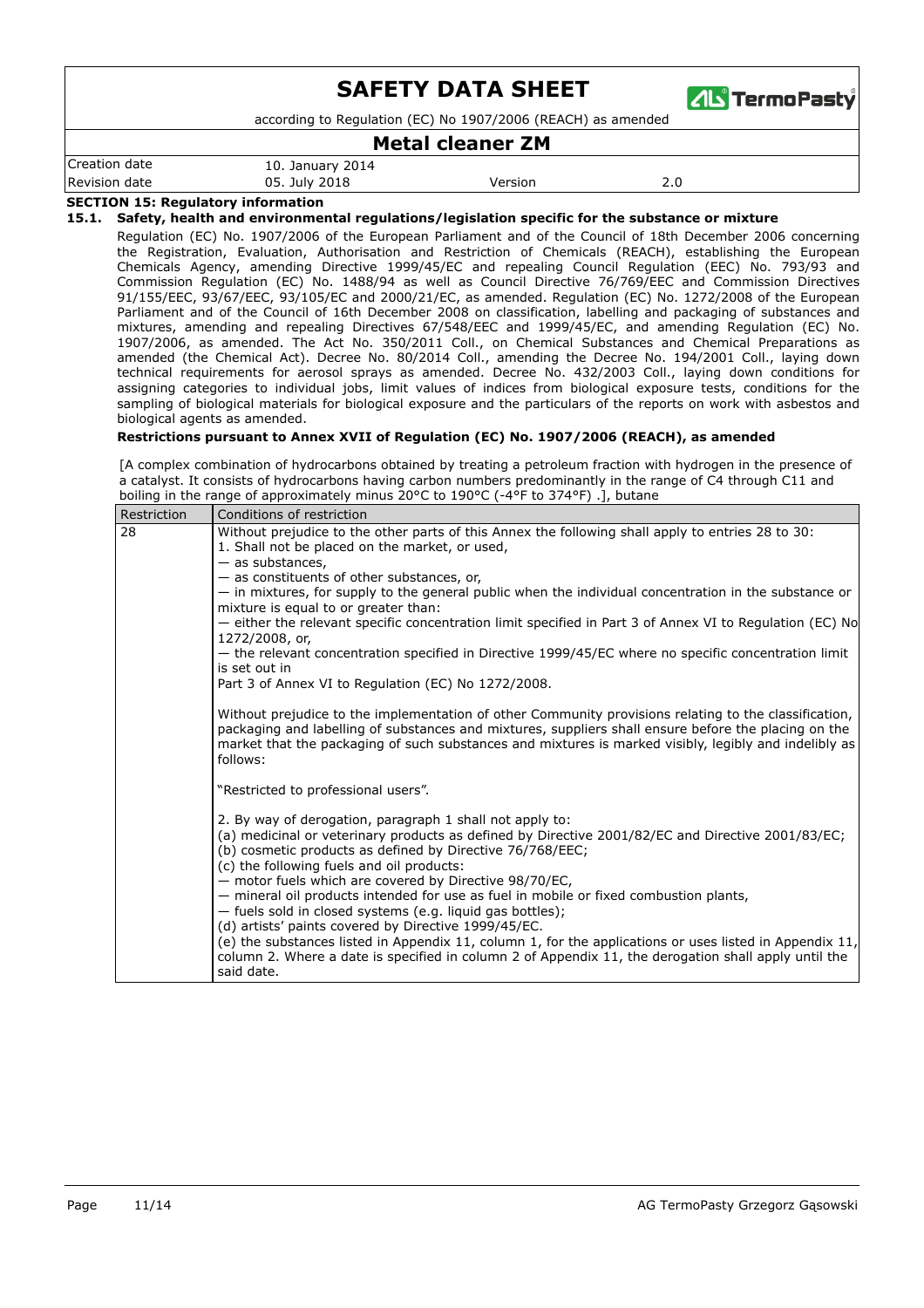

according to Regulation (EC) No 1907/2006 (REACH) as amended

## **Metal cleaner ZM**

| .                |                     |         |     |  |  |
|------------------|---------------------|---------|-----|--|--|
| Creation<br>date | 2014<br>January "   |         |     |  |  |
| Revision<br>date | 2018<br>July<br>05. | Version | z.u |  |  |

[A complex combination of hydrocarbons obtained by treating a petroleum fraction with hydrogen in the presence of a catalyst. It consists of hydrocarbons having carbon numbers predominantly in the range of C4 through C11 and boiling in the range of approximately minus 20°C to 190°C (-4°F to 374°F) .], butane

| Restriction | Conditions of restriction                                                                                                                                                                                                                                                                                                                                                                                                  |
|-------------|----------------------------------------------------------------------------------------------------------------------------------------------------------------------------------------------------------------------------------------------------------------------------------------------------------------------------------------------------------------------------------------------------------------------------|
| 29          | Without prejudice to the other parts of this Annex the following shall apply to entries 28 to 30:<br>1. Shall not be placed on the market, or used,<br>$-$ as substances,                                                                                                                                                                                                                                                  |
|             | - as constituents of other substances, or,<br>- in mixtures, for supply to the general public when the individual concentration in the substance or<br>mixture is equal to or greater than:                                                                                                                                                                                                                                |
|             | - either the relevant specific concentration limit specified in Part 3 of Annex VI to Regulation (EC) No<br>1272/2008, or,                                                                                                                                                                                                                                                                                                 |
|             | - the relevant concentration specified in Directive 1999/45/EC where no specific concentration limit<br>is set out in                                                                                                                                                                                                                                                                                                      |
|             | Part 3 of Annex VI to Regulation (EC) No 1272/2008.                                                                                                                                                                                                                                                                                                                                                                        |
|             | Without prejudice to the implementation of other Community provisions relating to the classification,<br>packaging and labelling of substances and mixtures, suppliers shall ensure before the placing on the<br>market that the packaging of such substances and mixtures is marked visibly, legibly and indelibly as<br>follows:                                                                                         |
|             | "Restricted to professional users".                                                                                                                                                                                                                                                                                                                                                                                        |
|             | 2. By way of derogation, paragraph 1 shall not apply to:<br>(a) medicinal or veterinary products as defined by Directive 2001/82/EC and Directive 2001/83/EC;<br>(b) cosmetic products as defined by Directive 76/768/EEC;<br>(c) the following fuels and oil products:<br>- motor fuels which are covered by Directive 98/70/EC,<br>- mineral oil products intended for use as fuel in mobile or fixed combustion plants, |
|             | - fuels sold in closed systems (e.g. liquid gas bottles);<br>(d) artists' paints covered by Directive 1999/45/EC.<br>(e) the substances listed in Appendix 11, column 1, for the applications or uses listed in Appendix 11,<br>column 2. Where a date is specified in column 2 of Appendix 11, the derogation shall apply until the<br>said date.                                                                         |

### not available **15.2. Chemical safety assessment**

|                  | A list of standard risk phrases used in the safety data sheet                                     |  |  |  |  |
|------------------|---------------------------------------------------------------------------------------------------|--|--|--|--|
| H <sub>220</sub> | Extremely flammable gas.                                                                          |  |  |  |  |
| H <sub>222</sub> | Extremely flammable aerosol.                                                                      |  |  |  |  |
| H <sub>225</sub> | Highly flammable liquid and vapour.                                                               |  |  |  |  |
| H <sub>229</sub> | Pressurised container: May burst if heated.                                                       |  |  |  |  |
| H304             | May be fatal if swallowed and enters airways.                                                     |  |  |  |  |
| H315             | Causes skin irritation.                                                                           |  |  |  |  |
| H336             | May cause drowsiness or dizziness.                                                                |  |  |  |  |
| H361             | Suspected of damaging fertility or the unborn child.                                              |  |  |  |  |
| H373             | May cause damage to organs through prolonged or repeated exposure.                                |  |  |  |  |
| H411             | Toxic to aquatic life with long lasting effects.                                                  |  |  |  |  |
|                  | Guidelines for safe handling used in the safety data sheet                                        |  |  |  |  |
| P <sub>210</sub> | Keep away from heat, hot surfaces, sparks, open flames and other ignition sources. No<br>smoking. |  |  |  |  |
| P211             | Do not spray on an open flame or other ignition source.                                           |  |  |  |  |
| P251             | Do not pierce or burn, even after use.                                                            |  |  |  |  |
| P410+P412        | Protect from sunlight. Do no expose to temperatures exceeding 50 °C/122 °F.                       |  |  |  |  |
| P301+P310        | IF SWALLOWED: Immediately call a doctor.                                                          |  |  |  |  |
| P331             | Do NOT induce vomiting.                                                                           |  |  |  |  |
| P280             | Wear protective gloves/protective clothing/eye protection/face protection.                        |  |  |  |  |
| P201             | Obtain special instructions before use.                                                           |  |  |  |  |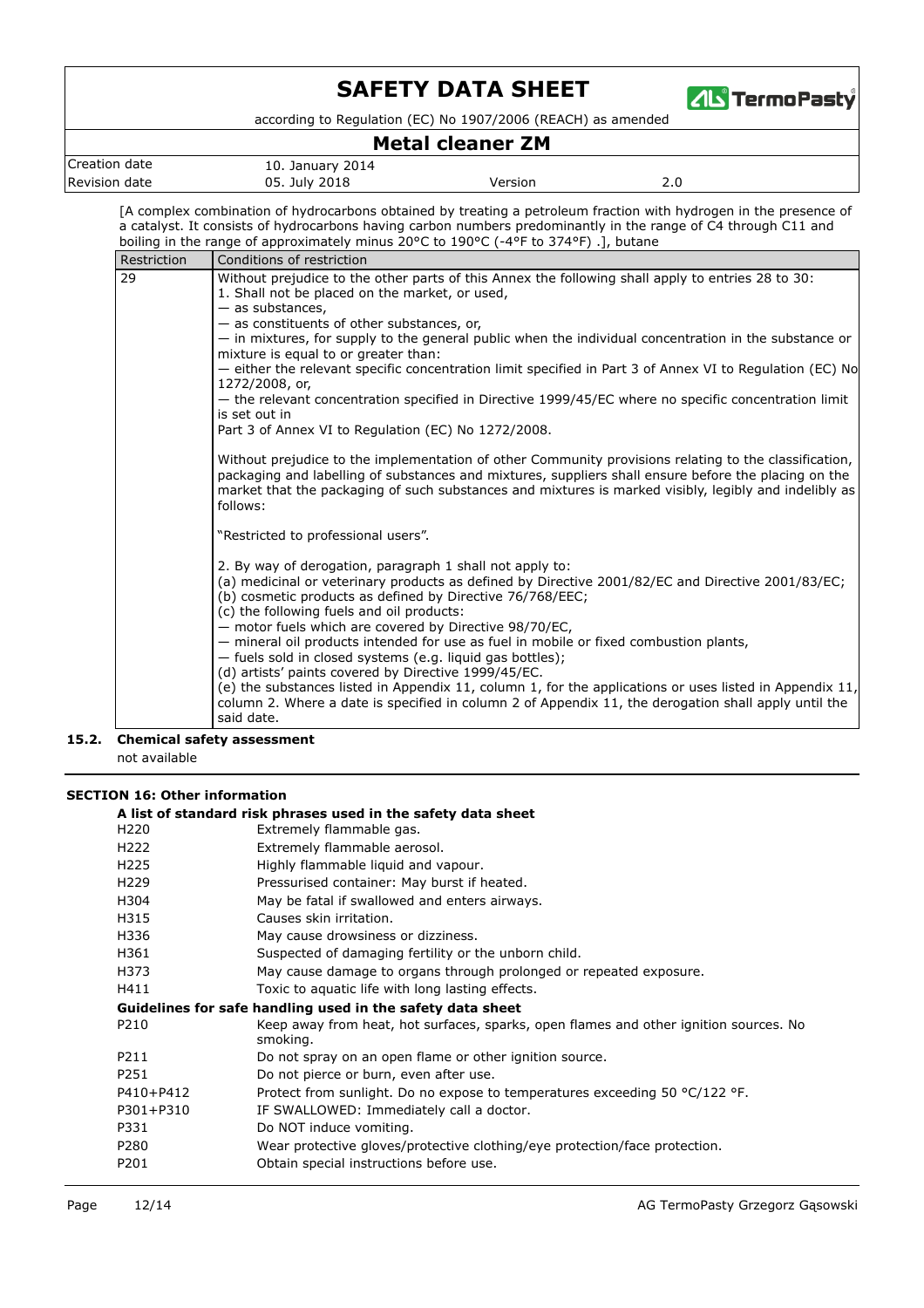

according to Regulation (EC) No 1907/2006 (REACH) as amended

# **Metal cleaner ZM**

|                        | metal cleaner ZM                                                                                                                                                                                                                |  |  |  |  |
|------------------------|---------------------------------------------------------------------------------------------------------------------------------------------------------------------------------------------------------------------------------|--|--|--|--|
| Creation date          | 10. January 2014                                                                                                                                                                                                                |  |  |  |  |
| Revision date          | Version<br>2.0<br>05. July 2018                                                                                                                                                                                                 |  |  |  |  |
| P308+P313              | IF exposed or concerned: Get medical advice/attention.                                                                                                                                                                          |  |  |  |  |
| P314                   | Get medical advice/attention if you feel unwell.                                                                                                                                                                                |  |  |  |  |
| P273                   | Avoid release to the environment.                                                                                                                                                                                               |  |  |  |  |
|                        | A list of additional standard phrases used in the safety data sheet                                                                                                                                                             |  |  |  |  |
| <b>EUH 066</b>         | Repeated exposure may cause skin dryness or cracking.                                                                                                                                                                           |  |  |  |  |
|                        | Other important information about human health protection                                                                                                                                                                       |  |  |  |  |
|                        | The product must not be - unless specifically approved by the manufacturer/importer - used for purposes other than<br>as per the Section 1. The user is responsible for adherence to all related health protection regulations. |  |  |  |  |
|                        | Key to abbreviations and acronyms used in the safety data sheet                                                                                                                                                                 |  |  |  |  |
| <b>ADR</b>             | European agreement concerning the international carriage of dangerous goods by road                                                                                                                                             |  |  |  |  |
| <b>BCF</b>             | <b>Bioconcentration Factor</b>                                                                                                                                                                                                  |  |  |  |  |
| CAS                    | <b>Chemical Abstracts Service</b>                                                                                                                                                                                               |  |  |  |  |
| <b>CLP</b>             | Regulation (EC) No 1272/2008 on classification, labelling and packaging of substance and<br>mixtures                                                                                                                            |  |  |  |  |
| <b>DNEL</b>            | Derived no-effect level                                                                                                                                                                                                         |  |  |  |  |
| EC                     | Identification code for each substance listed in EINECS                                                                                                                                                                         |  |  |  |  |
| EC <sub>50</sub>       | Concentration of a substance when it is affected 50% of the population                                                                                                                                                          |  |  |  |  |
| <b>EINECS</b>          | European Inventory of Existing Commercial Chemical Substances                                                                                                                                                                   |  |  |  |  |
| <b>EmS</b>             | Emergency plan                                                                                                                                                                                                                  |  |  |  |  |
| EU                     | European Union                                                                                                                                                                                                                  |  |  |  |  |
| <b>IATA</b>            | International Air Transport Association                                                                                                                                                                                         |  |  |  |  |
| <b>IBC</b>             | International Code For The Construction And Equipment of Ships Carrying Dangerous<br>Chemicals                                                                                                                                  |  |  |  |  |
| IC <sub>50</sub>       | Concentration causing 50% blockade                                                                                                                                                                                              |  |  |  |  |
| <b>ICAO</b>            | International Civil Aviation Organization                                                                                                                                                                                       |  |  |  |  |
| <b>IMDG</b>            | <b>International Maritime Dangerous Goods</b>                                                                                                                                                                                   |  |  |  |  |
| <b>INCI</b>            | International Nomenclature of Cosmetic Ingredients                                                                                                                                                                              |  |  |  |  |
| <b>ISO</b>             | International Organization for Standardization                                                                                                                                                                                  |  |  |  |  |
| <b>IUPAC</b>           | International Union of Pure and Applied Chemistry                                                                                                                                                                               |  |  |  |  |
| LC <sub>50</sub>       | Lethal concentration of a substance in which it can be expected death of 50% of the<br>population                                                                                                                               |  |  |  |  |
| $LD_{50}$              | Lethal dose of a substance in which it can be expected death of 50% of the population                                                                                                                                           |  |  |  |  |
| <b>LOAEC</b>           | Lowest observed adverse effect concentration                                                                                                                                                                                    |  |  |  |  |
| <b>LOAEL</b>           | Lowest observed adverse effect level                                                                                                                                                                                            |  |  |  |  |
| log Kow                | Octanol-water partition coefficient                                                                                                                                                                                             |  |  |  |  |
| <b>MARPOL</b>          | International Convention for the Prevention of Pollution From Ships                                                                                                                                                             |  |  |  |  |
| <b>NOAEC</b>           | No observed adverse effect concentration                                                                                                                                                                                        |  |  |  |  |
| <b>NOAEL</b>           | No observed adverse effect level                                                                                                                                                                                                |  |  |  |  |
| <b>NOEC</b>            | No observed effect concentration                                                                                                                                                                                                |  |  |  |  |
| <b>NOEL</b>            | No observed effect level                                                                                                                                                                                                        |  |  |  |  |
| <b>OEL</b>             | Occupational Exposure Limits                                                                                                                                                                                                    |  |  |  |  |
| PBT                    | Persistent, Bioaccumulative and Toxic<br>Predicted no-effect concentration                                                                                                                                                      |  |  |  |  |
| <b>PNEC</b>            |                                                                                                                                                                                                                                 |  |  |  |  |
| ppm<br><b>REACH</b>    | Parts per million                                                                                                                                                                                                               |  |  |  |  |
| <b>RID</b>             | Registration, Evaluation, Authorisation and Restriction of Chemicals<br>Agreement on the transport of dangerous goods by rail                                                                                                   |  |  |  |  |
| UN                     | Four-figure identification number of the substance or article taken from the UN Model                                                                                                                                           |  |  |  |  |
|                        | Regulations                                                                                                                                                                                                                     |  |  |  |  |
| <b>UVCB</b>            | Substances of unknown or variable composition, complex reaction products or biological<br>materials                                                                                                                             |  |  |  |  |
| <b>VOC</b>             | Volatile organic compounds                                                                                                                                                                                                      |  |  |  |  |
| vPvB                   | Very Persistent and very Bioaccumulative                                                                                                                                                                                        |  |  |  |  |
| Aerosol                | Flammable aerosol                                                                                                                                                                                                               |  |  |  |  |
| <b>Aquatic Chronic</b> | Hazardous to the aquatic environment                                                                                                                                                                                            |  |  |  |  |
| Asp. Tox.              | Aspiration hazard                                                                                                                                                                                                               |  |  |  |  |